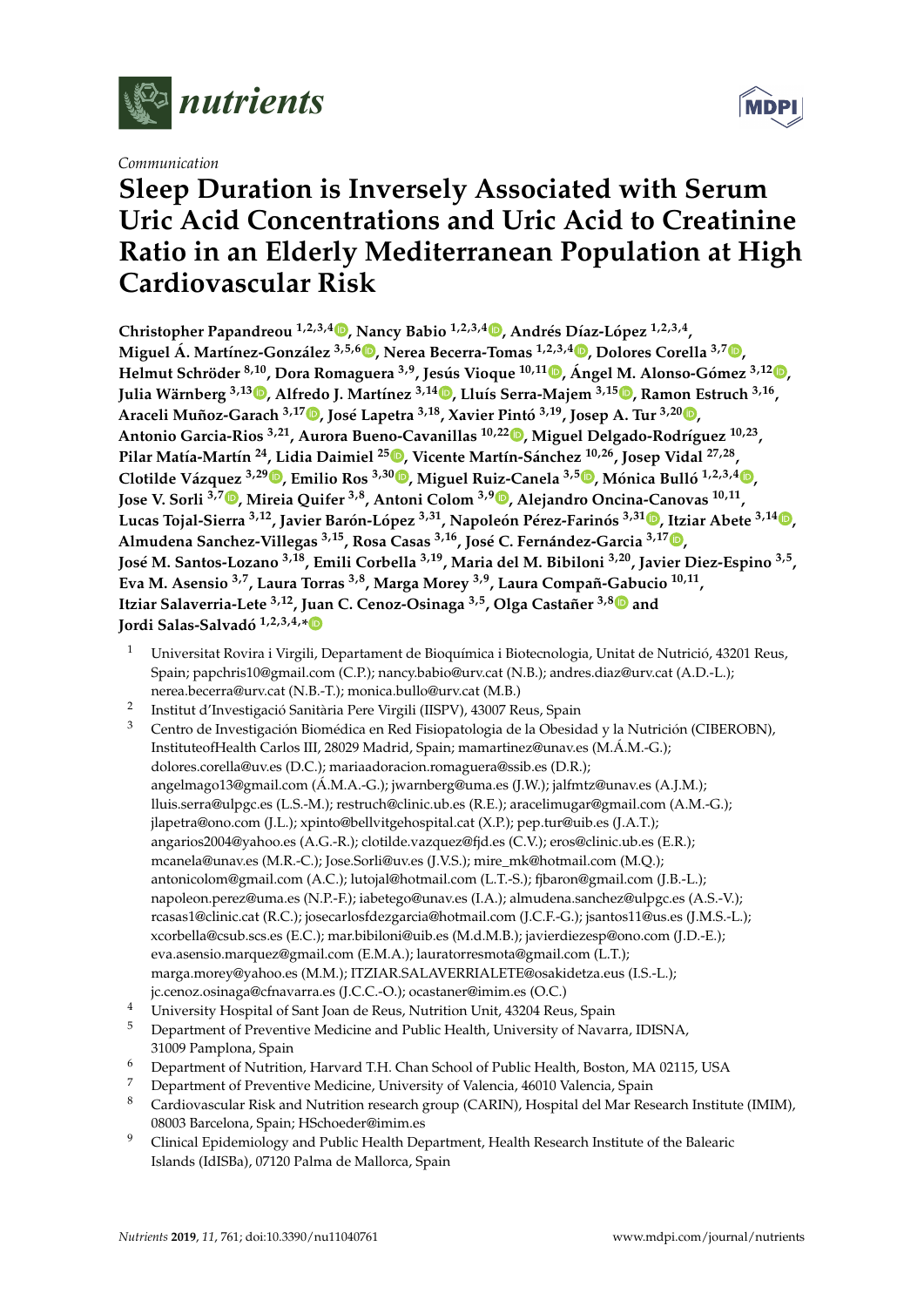- <sup>10</sup> CIBER de Epidemiología y Salud Pública (CIBERESP), Instituto de Salud Carlos III, 28009 Madrid, Spain; vioque@umh.es (J.V.); abueno@ugr.es (A.B.-C.); mdelgado@ujaen.es (M.D.-R.);
- vicente.martin@unileon.es (V.M.-S.); aoncina@umh.es (A.O.-C.); lcompan@umh.es (L.C.-G.)
- <sup>11</sup> Miguel Hernandez University, ISABIAL-FISABIO, 03202 Alicante, Spain
- <sup>12</sup> Department of Cardiology, Organización Sanitaria Integrada (OSI) ARABA, University Hospital Araba, 01009 Vitoria-Gasteiz, Spain
- <sup>13</sup> Department of Nursing, School of Health Sciences, University of Málaga-IBIMA, 29016 Málaga, Spain
- <sup>14</sup> Department of Nutrition, Food Science and Physiology, University of Navarra, IDISNA, 43204 Pamplona, Spain
- <sup>15</sup> University of Las Palmas de Gran Canaria, Research Institute of Biomedical and Health Sciences (IUIBS), Preventive Medicine Service, Centro Hospitalario Universitario Insular Materno Infantil (CHUIMI), Canarian Health Service, 35001 Las Palmas, Spain
- <sup>16</sup> Department of Internal Medicine, IDIBAPS, Hospital Clinic, University of Barcelona, 08007 Barcelona, Spain<br><sup>17</sup> Virgon de la Victoria Hespital Department of Endearingles: (IBIMA), University of Mélege, 20016 Mélege, S
- <sup>17</sup> Virgen de la Victoria Hospital, Department of Endocrinology (IBIMA), University of Málaga, 29016 Málaga, Spain<br><sup>18</sup> Department of Equily Modicine, Personsk Unit, Distrito Sanitario Atanción Primaria Savilla 41013 Savi
- <sup>18</sup> Department of Family Medicine, Research Unit, Distrito Sanitario Atención Primaria Sevilla, 41013 Sevilla, Spain<br><sup>19</sup> Linids and Vascular Risk Unit, Internal Medicine, Hespital Universitario de Bellyitge, Hespitalet d
- <sup>19</sup> Lipids and Vascular Risk Unit, Internal Medicine, Hospital Universitario de Bellvitge, Hospitalet de Llobregat, 08907 Barcelona, Spain
- <sup>20</sup> Research Group on Community Nutrition & Oxidative Stress, University of Balearic Islands & Health Research Institute of the Balearic Islands (IdISBa), 07120 Palma de Mallorca, Spain
- <sup>21</sup> Department of Internal Medicine, Maimonides Biomedical Research Institute of Cordoba (IMIBIC), Reina Sofia University Hospital, University of Cordoba, 14071 Cordoba, Spain
- <sup>22</sup> Department of Preventive Medicine, University of Granada, 18071 Granada, Spain<br><sup>23</sup> Division of Preventive Medicine, Feculty of Medicine, University of Jaén 22071 Jaé
- <sup>23</sup> Division of Preventive Medicine, Faculty of Medicine, University of Jaén, 23071 Jaén, Spain
- <sup>24</sup> Department of Endocrinology and Nutrition, Instituto de Investigación Sanitaria Hospital Clínico San Carlos (IdISSC), 28040 Madrid, Spain; mmatia@ucm.es
- <sup>25</sup> Nutritional Genomics and Epigenomics Group, IMDEA Food, CEI UAM + CSIC, 28049 Madrid, Spain; lidia.daimiel@imdea.org
- <sup>26</sup> Institute of Biomedicine (IBIOMED), University of León, 24071 León, Spain
- <sup>27</sup> CIBER Diabetes y enfermedades Metabólicos (CIBERDEM), Instituto de Salud Carlos III (ISCIII), 28029 Madrid, Spain; JOVIDAL@clinic.ub.es
- <sup>28</sup> Endocrinology and Nutrition Department, Hospital Clinic Universitari, Barcelona, Spain; Institut d'Investigacions Biomèdiques August Pi Sunyer (IDIBAPS), 08036 Barcelona, Spain
- <sup>29</sup> Department of Endocrinology and Nutrition, University Hospital Fundación Jimenez Díaz, 28040 Madrid, Spain
- <sup>30</sup> Lipid Clinic, Endocrinology and Nutrition Service, Institut d'Investigacions Biomediques August Pi Sunyer (IDIBAPS), Hospital Clinic, University of Barcelona, 08007 Barcelona, Spain
- <sup>31</sup> Department of Public Health, University of Málaga-IBIMA, 29016 Málaga, Spain
- **\*** Correspondence: jordi.salas@urv.cat; Tel.: +34-977759312; Fax: +34-977759322

Received: 7 March 2019; Accepted: 29 March 2019; Published: 1 April 2019



**Abstract:** The aim of the study was to evaluate sleep duration and sleep variability in relation to serum uric acid (SUA) concentrations and SUA to creatinine ratio. This is a cross-sectional analysis of baseline data from 1842 elderly participants with overweight/obesity and metabolic syndrome in the (Prevención con Dieta Mediterránea) PREDIMED-Plus trial. Accelerometry-derived sleep duration and sleep variability were measured. Linear regression models were fitted to examine the aforementioned associations. A 1 hour/night increment in sleep duration was inversely associated with SUA concentrations ( $β = -0.07$ ,  $p = 0.047$ ). Further adjustment for leukocytes attenuated this association ( $p = 0.050$ ). Each 1-hour increment in sleep duration was inversely associated with SUA to creatinine ratio (β =  $-0.15$ , *p* = 0.001). The findings of this study suggest that longer sleep duration is associated with lower SUA concentrations and lower SUA to creatinine ratio.

**Keywords:** sleep duration; actigraphy; serum uric acid; serum uric acid to creatinine ratio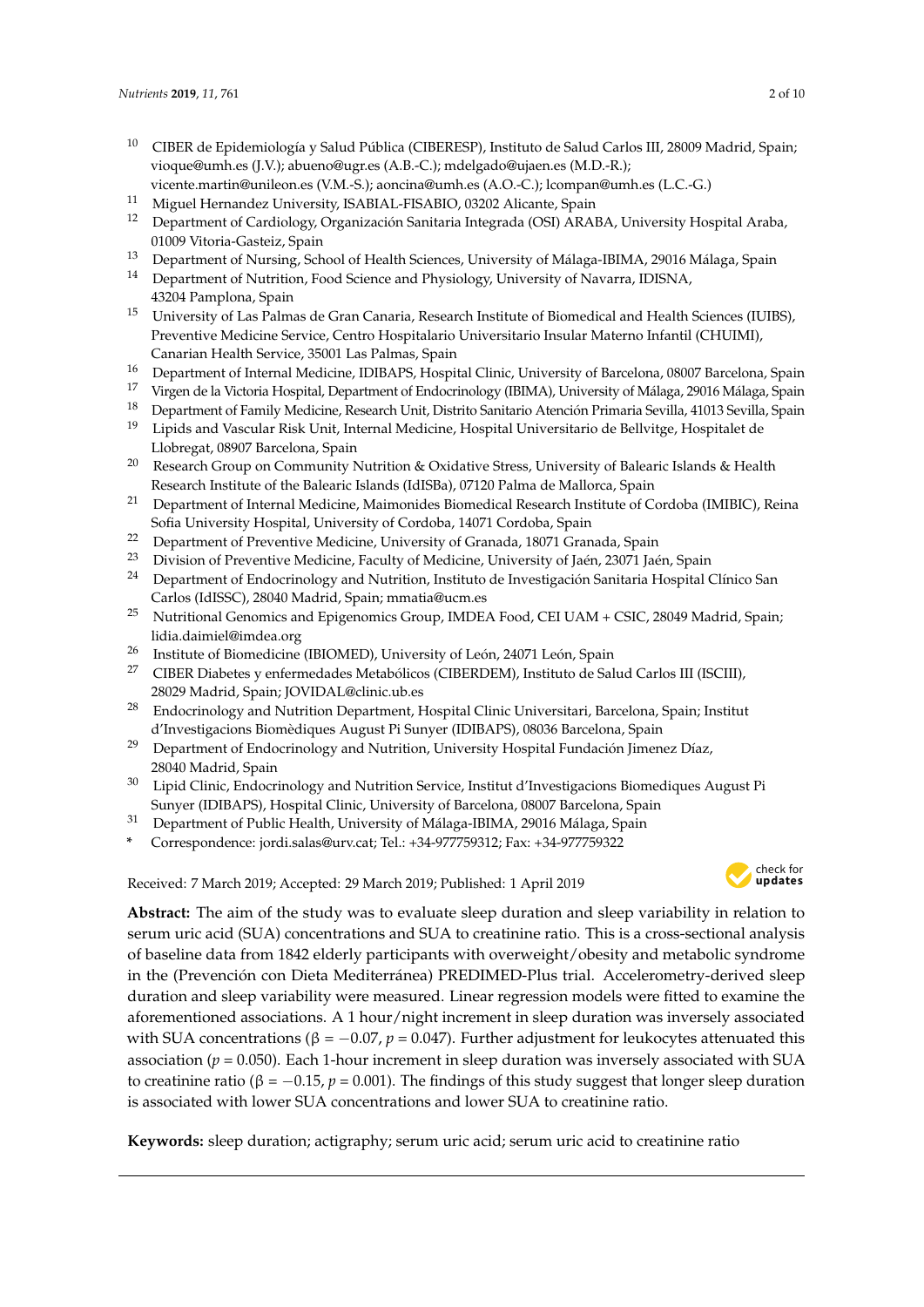## **1. Introduction**

Uric acid is a terminal product of purine degradation, and high levels of circulating uric acid have been associated with gout, type 2 diabetes (T2D), and renal and cardiovascular diseases [\[1\]](#page-8-0). Recently, a higher serum uric acid (SUA) to creatinine ratio was associated with an increased risk of metabolic syndrome [\[2\]](#page-8-1), and predicted chronic kidney disease incidence in T2D patients [\[3\]](#page-8-2) and chronic obstructive pulmonary disease as compared to uric acid alone [\[4\]](#page-8-3). Growing evidence also suggests that elevated SUA levels are frequently identified in patients with obstructive sleep apnea [\[5\]](#page-8-4), possibly due to elevations in catecholamine levels [\[6\]](#page-8-5) and intermittent hypoxia. Loss of sleep may also contribute to raised nocturnal catecholamine levels [\[7\]](#page-8-6).

Sleep is a crucial determinant for metabolic homeostasis, and loss of sleep or disruptions of sleep–wake patterns have been associated with metabolic impairments. Sleep deprivation and sleep–wake cycle disturbances have been shown to activate proteolytic pathways which may affect the balance between protein synthesis and degradation, favoring catabolism [\[8](#page-8-7)[,9\]](#page-8-8). As a result, proteins are broken down into their by-products, such as purines, which are metabolized to uric acid. To date, only one study without significant results has examined associations between subjective sleep duration and SUA levels [\[10\]](#page-8-9).

No previous epidemiologic study has examined the association of objectively measured sleep characteristics with SUA and uric acid to creatinine ratio. Therefore, in the present cross-sectional study nested in the framework of the PREDIMED-Plus trial we tested the following two hypotheses: (1) shorter sleep duration is associated with higher SUA concentrations and higher SUA to creatinine ratio; and (2) higher sleep variability is associated with higher SUA concentrations and higher SUA to creatinine ratio.

## **2. Methods**

#### *2.1. Study Design and Population*

We cross-sectionally analyzed data from the PREDIMED-Plus trial, a 6-year parallel-group, multicenter lifestyle intervention study involving 6874 participants recruited in 23 Spanish recruiting centers. Our analysis was performed before the implementation of the energy-restricted diet. The design of the PREDIMED-Plus trial has been described in detail elsewhere [\[11\]](#page-9-0). Community-dwelling adults (aged 55–75 years) with body mass index (BMI)  $\geq$ 27 and <40 kg/m<sup>2</sup>, and meeting  $\geq$ 3 metabolic syndrome individual components were included [\[12\]](#page-9-1). As previous studies have shown, females have a higher life expectancy than males, and since the main outcomes of PREDIMED-Plus study are cardiovascular diseases and mortality, we decided to recruit females aged at least 60 years and males aged equal or more than 55 in order to account for sex differences in life expectancy. We included participants with a BMI above 27 kg/m<sup>2</sup> following the classification used by the Nutrition Screening Initiative [\[13\]](#page-9-2) and adopted by Lipschitz [\[14\]](#page-9-3), in which seniors with a BMI above  $27 \text{ kg/m}^2$  are classified as overweight. Out of the 6874 participants, data derived from accelerometry were available in a subsample of participants (*n* = 1993). Seven participants were excluded due to incomplete sleep data, resulting in a sample size of 1986 (Figure [1\)](#page-4-0). Of these, 1842 participants had available uric acid measures (Figure [1\)](#page-4-0). All participants provided written informed consent, and the study protocol and procedures were approved according to the ethical standards of the Declaration of Helsinki by all the participating institutions: El Comité de Ética de la Investigación (CEI) Provincial de Málaga, CEI de los Hospitales Universitarios Virgen Macarena y Virgen del Rocío, CEI de la Universidad de Navarra, CEI de las Illes Balears, El Comitè d'Ètica d'Investigació Clínica (CEIC) del Hospital Clínic de Barcelona, CEIC del Parc de Salut Mar, CEIC del Hospital Universitari Sant Joan de Reus, CEI del Hospital Universitario San Cecilio, CEIC de la Fundación Jiménez Díaz, CEIC Euskadi, CEI en Humanos de la Universidad de Valencia, CEIC del Hospital Universitario de Gran Canaria Doctor Negrín, CEIC del Hospital Universitario de Bellvitge, CEI de Córdoba, CEI de Instituto Madrileño De Estudios Avanzados, CEIC del Hospital Clínico San Carlos, CEI Provincial de Málaga,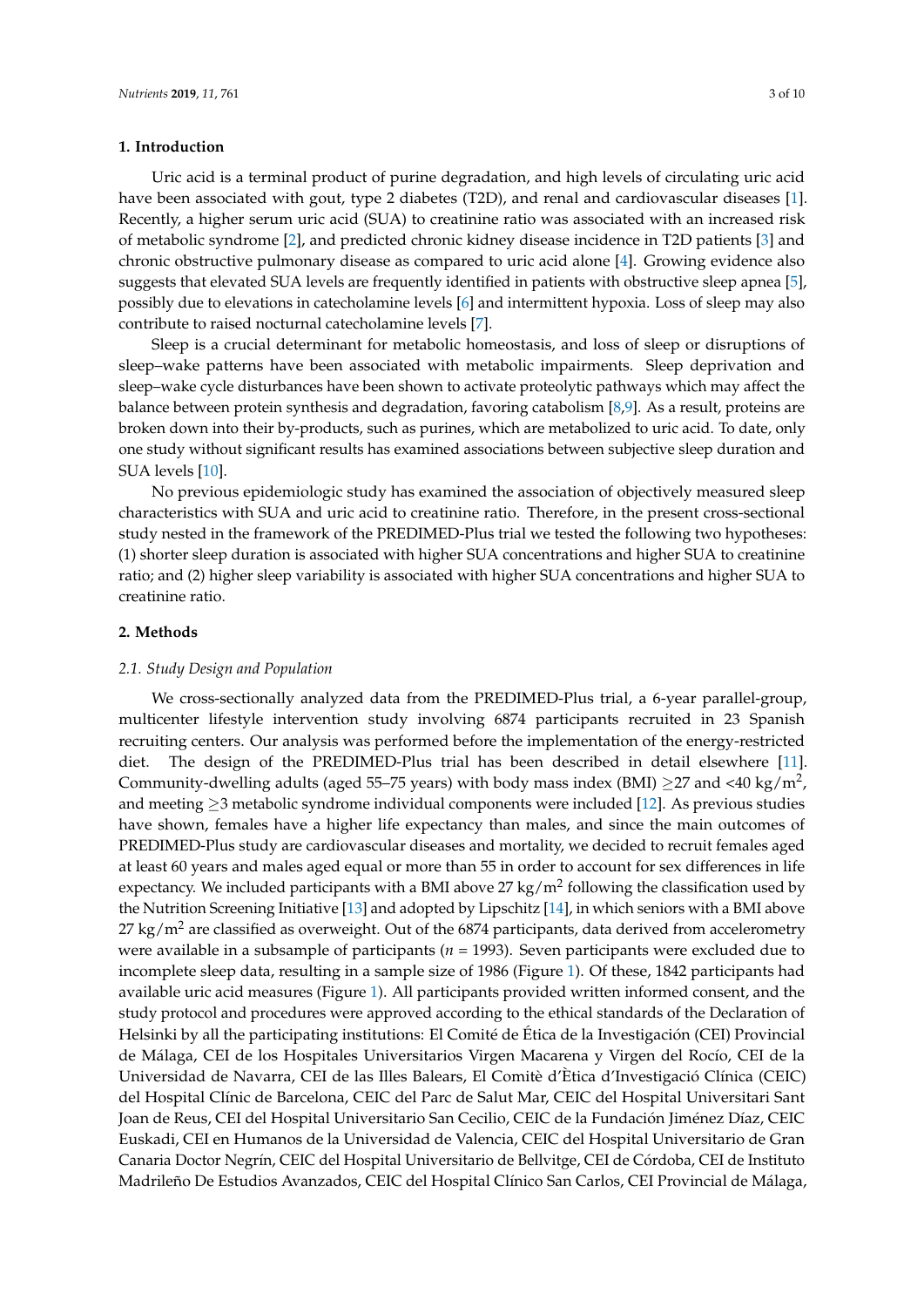CEI de las Illes Balears, El Comité Coordinador de Ética d'Investigació (CCEI) de la Investigación Biomédica de Andalucía, and CEIC de León.

## *2.2. Biochemical Analyses*

Fasting blood samples were collected, and laboratory technicians, who were blinded to the intervention group, performed biochemical analyses on fasting SUA using standard enzymatic procedures. Serum creatinine was measured by enzymatic reaction using the Jaffe method. Leukocyte counts were measured using an automated analyzer.

## *2.3. Sleep Assessment by Accelerometry*

Participants were asked to wear a wrist-worn triaxial accelerometer (GENEActiv, ActivInsights Ltd, Kimbolton, United Kingdom) on their nondominant wrist for 8 consecutive days. Detailed methods of accelerometer data analysis are reported elsewhere [\[15\]](#page-9-4). The average nocturnal sleep duration, and intra-subject standard deviation of the sleep duration were calculated.

#### *2.4. Covariate Assessment*

Information about age, sex, education, marital and employment status, smoking habits, depression, sleep apnea, and use of sedatives was provided by structured interviews. Adherence to an energy-restricted Mediterranean diet (MedDiet) was assessed using a 17-item questionnaire. A systolic and/or diastolic blood pressure ≥130/85 mmHg or antihypertensive drug usage were used to define high blood pressure. Moderate to vigorous physical activity (MVPA) was calculated and a new binary variable was created according to compliance of the WHO recommendations for MVPA set in ≥150 min/week [\[16\]](#page-9-5). T2D was defined as previous clinical diagnosis of diabetes, hemoglobin A1C (HbA1c)  $\geq$  6.5%, use of antidiabetic medication, or fasting plasma glucose >126 mg/dL.

## *2.5. Statistical Analysis*

The normal distribution of the variables was evaluated using the Kolmogorov–Smirnov test. Participants' characteristics according to categories of sleep duration are presented as means (±SD) or median (interquartile range) for quantitative variables, and percentages (%) and numbers (*n*) for categorical variables. These characteristics were examined across five categories of night sleep duration ( $\lt 6$  h, 6 to  $\lt 7$  h, 7 to  $\lt 8$  h, 8 to  $\lt 9$  h, and  $\geq 9$  h) [\[17\]](#page-9-6). One-way ANOVA (Bonferroni post hoc analysis for pairwise comparisons) or Kruskal–Wallis (Mann–Whitney tests in the post-hoc multiple comparisons) and chi-squared tests were used, as appropriate, to examine between-categories differences. Linear regression models were fitted to examine the associations of  $1 h/day$  increment in sleep duration and sleep variability with SUA and SUA to creatinine ratio. A number of models were examined. For both outcomes, Model 1 was adjusted for sex and age (continuous). Model 2 was further adjusted for BMI (continuous), marital status (single/divorced, married, widower), employment (working, nonworking, retired), education (primary education, secondary education, academic/graduate), smoking habit (current smoker, past smoker, never smoked), sedative treatment (yes/no), sleep apnea (yes/no), T2D (yes/no), uric acid agents (allopurinol, febuxostat) (yes/no), hypertension (yes/no), depression (yes/no), 17-item energy-restricted Mediterranean diet (continuous), compliance with MVPA recommendations set at  $\geq$ 150 min/week (yes/no), time spent in sustained inactivity bouts ("daytime napping", min/day), and intervention center. A third model was fitted by including variables from Model 2 plus leukocytes in order to account for possible influence of this indirect inflammatory marker in the aforementioned associations [\[18–](#page-9-7)[20\]](#page-9-8). The variables (sleep variability and daytime napping) that did not present a normal pattern were transformed logarithmically prior to these analyses. We used multiple imputation methods using the Stata "MI" module (the number of imputation was set to 20) to replace the missing values of leukocytes in 42 participants. Significance was set at *p*-values  $< 0.05$ .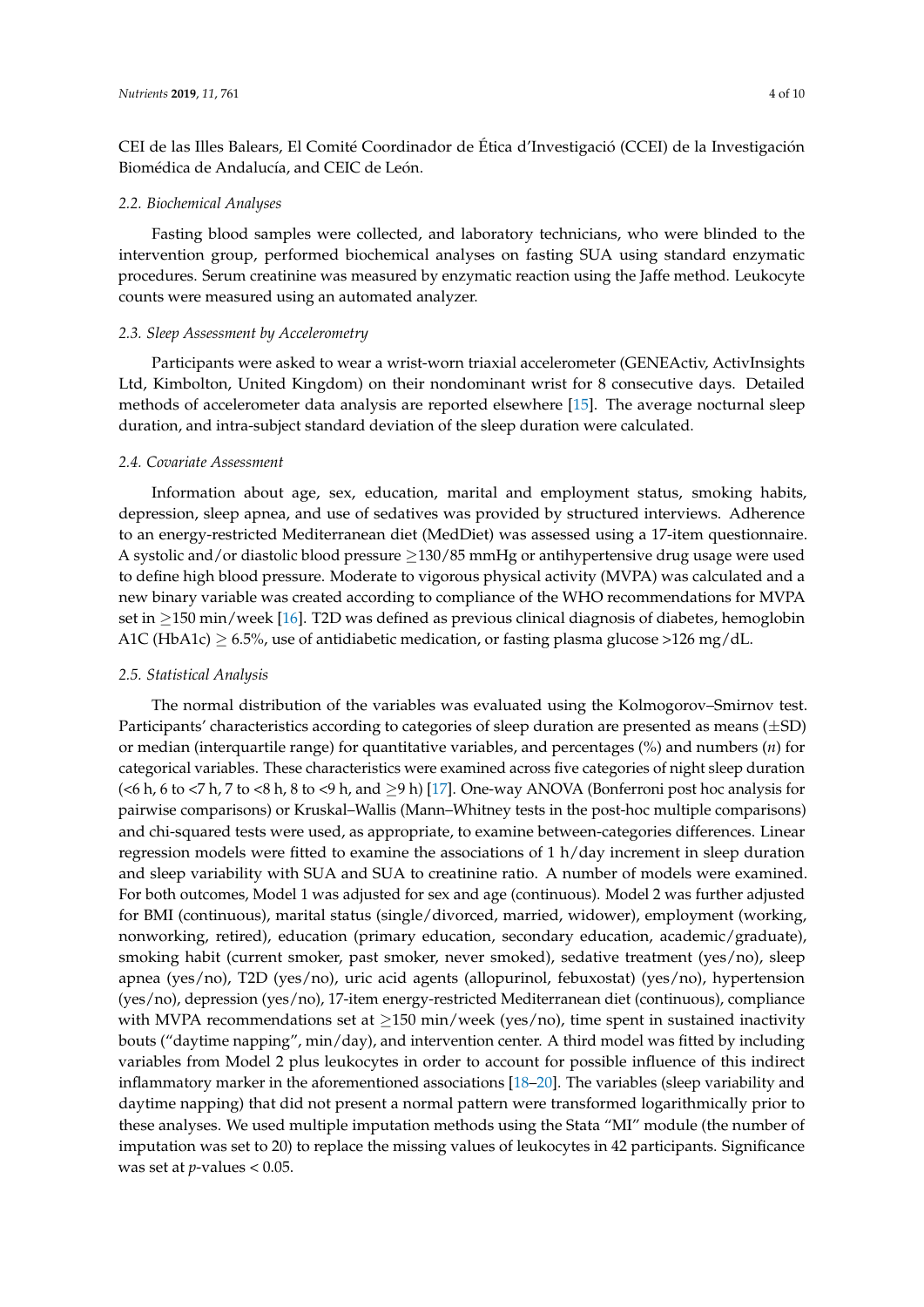## **3. Results**

General characteristics as well as sleep and biochemical parameters for the entire population and by categories of nocturnal sleep duration are displayed in Tables [1](#page-5-0) and [2.](#page-6-0) The mean age of participants was  $65.0 \pm 5$  years and mean nocturnal sleep duration was  $6.9 \pm 1.1$  h, while the median sleep variability was  $0.8 \times 0.6$ ; 1.1h, According to categories of sleep duration, those participants sleeping less than 6 hours were more likely to be younger and male compared to all the other sleep duration, here is expansion categories. They were also more likely to have a higher BMI, adhere less to an energy-restricted MedDiet, have higher education, and be currently employed. Regarding SUA and SUA to creatinine ratio, their values were higher in those participants sleeping less than 6 h. Spearman correlation ratio, their values were higher in those participants sleeping less than 6 h. Spearman correlation coefficients among uric acid, creatinine, and leukocytes are shown in Supplementary Table S1. SUA was positively correlated with leukocytes  $(r = 0.11, p < 0.001)$ .

<span id="page-4-0"></span>In the fully adjusted model, a 1 hour/night increment in sleep duration was inversely associated with SUA concentrations ( $β = -0.07$ ,  $p = 0.047$ ) (Table [3\)](#page-6-1). Further adjustment for leukocytes attenuated this association ( $p = 0.050$ ). Furthermore, each 1-hour increment in sleep duration was inversely associated with the ratio of SUA to creatinine ( $\beta = -0.15$ ,  $p = 0.001$ ) and remained significant even after adjusting for leukocytes. after adjusting for leukocytes. associated with the ratio of SUA to creating (β = −0.15, *p* = 0.001) and remained significant events of  $\epsilon$ 



**Figure 1.** Flow-chart of study participants. **Figure 1.** Flow-chart of study participants.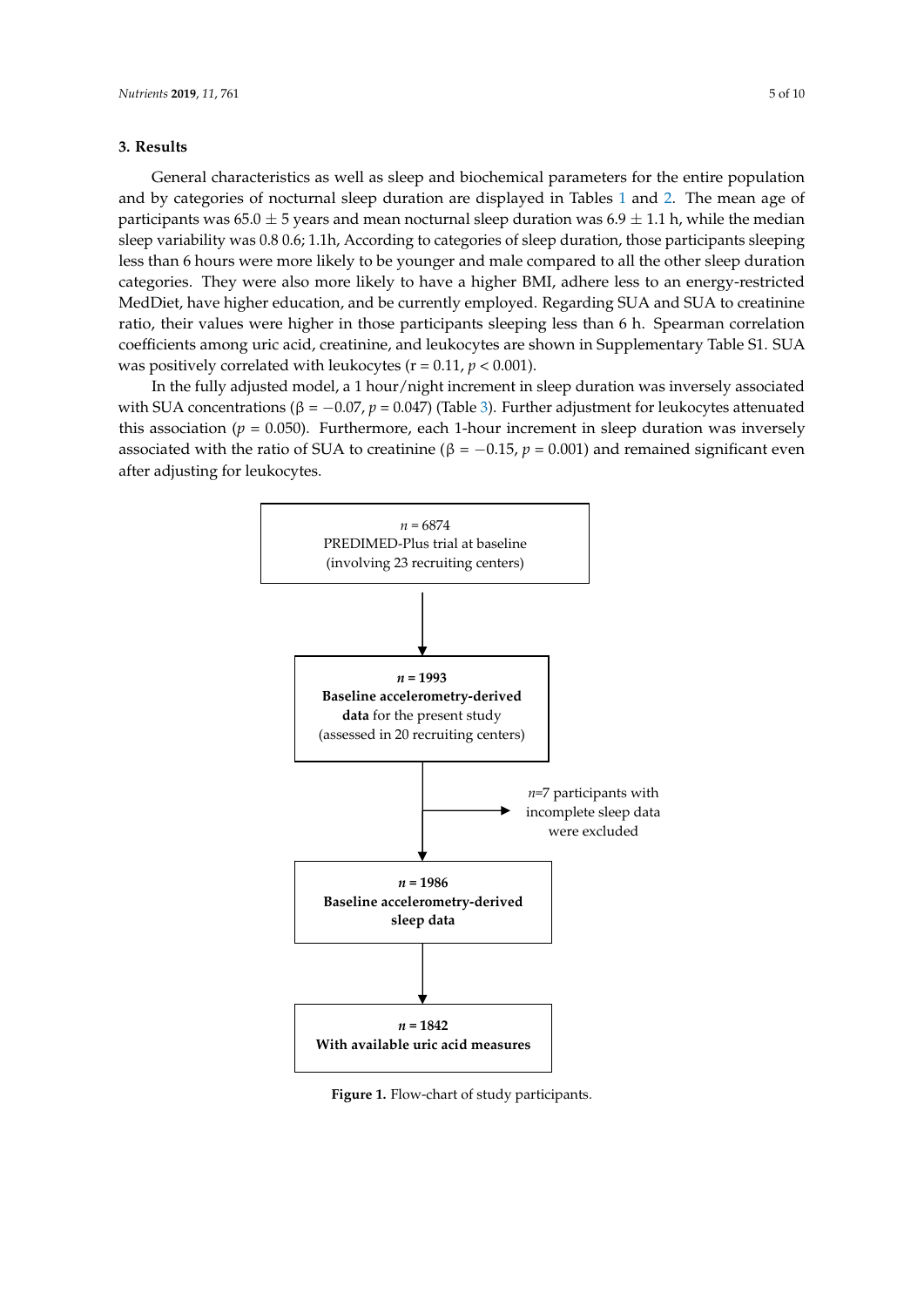|                                                                                     | <b>Categories of Nocturnal Sleep Duration (h)</b> |                    |                       |                          |                       |                |            |  |
|-------------------------------------------------------------------------------------|---------------------------------------------------|--------------------|-----------------------|--------------------------|-----------------------|----------------|------------|--|
|                                                                                     | <b>Total</b><br>$n = 1842$                        | < 6 h<br>$n = 308$ | $6 - 7h$<br>$n = 618$ | $7 - < 8 h$<br>$n = 654$ | $8 - 9h$<br>$n = 225$ | >9 h<br>$n=37$ | $p$ -Value |  |
| Age, mean $\pm$ SD, years                                                           | $65 \pm 5$                                        | $64 \pm 5$         | $65 \pm 5$            | $65 \pm 5$               | $66 \pm 4$            | $68 \pm 4$     | < 0.001    |  |
| Male, $n$ $\left(\frac{9}{6}\right)$                                                | 979(53)                                           | 229(74)            | 348(56)               | 305(46)                  | 85(38)                | 12(32)         | < 0.001    |  |
| BMI, mean $\pm$ SD, kg/m <sup>2</sup>                                               | $32.6 \pm 3.4$                                    | $33.1 \pm 3.5$     | $32.5\pm3.5$          | $32.3 \pm 3.4$           | $32.6 \pm 3.2$        | $32.5 \pm 3.4$ | 0.031      |  |
| Type 2 diabetes, $n$ (%)                                                            | 505(27)                                           | 95(31)             | 174(28)               | 170(26)                  | 51(22)                | 15(40)         | 0.156      |  |
| Sleep apnea, $n$ $\left(\frac{9}{6}\right)$                                         | 237(13)                                           | 49(16)             | 73(12)                | 89(13)                   | 23(10)                | 3(8)           | 0.229      |  |
| Depression, $n$ (%)                                                                 | 389(21)                                           | 59(19)             | 113(17)               | 153(23)                  | 65(29)                | 11(30)         | 0.001      |  |
| Sedative treatment, $n$ (%)                                                         | 442(24)                                           | 53(17)             | 114(18)               | 175(27)                  | 86(38)                | 14(38)         | < 0.001    |  |
| Uric acid agents, $n$ $\left(\% \right)$                                            | 168(9)                                            | 27(9)              | 62(10)                | 66(10)                   | 10(4)                 | 3(8)           | 0.117      |  |
| Smoking, $n$ (%)                                                                    |                                                   |                    |                       |                          |                       |                |            |  |
| Never                                                                               | 795(43)                                           | 91(29)             | 254(41)               | 314(48)                  | 114(51)               | 22(61)         | < 0.001    |  |
| Former                                                                              | 828(45)                                           | 168(55)            | 289(47)               | 280(43)                  | 82(36)                | 9(25)          |            |  |
| Current                                                                             | 212(11)                                           | 48(15)             | 73(12)                | 58(9)                    | 28(12)                | 5(14)          |            |  |
| Adherence to energy-restricted MedDiet<br>(score from 0 to 17 items), mean $\pm$ SD | $8.6 \pm 2.7$                                     | $8.2 \pm 2.7$      | $8.7 \pm 2.7$         | $8.5 \pm 2.7$            | $8.7 \pm 2.7$         | $9.6 \pm 2.9$  | 0.017      |  |
| Compliance of MVPA recommendations $a$ , $n$ (%)                                    | 352(19)                                           | 51(16)             | 133(21)               | 134(20)                  | 33(13)                | 4(11)          | 0.027      |  |
| Education status, $n$ $\left(\% \right)$                                            |                                                   |                    |                       |                          |                       |                |            |  |
| Primary education                                                                   | 909(49)                                           | 136(44)            | 278(45)               | 338(52)                  | 132(59)               | 25(67)         | < 0.001    |  |
| Secondary education                                                                 | 494(27)                                           | 76(25)             | 175(28)               | 185(28)                  | 52(23)                | 6(16)          |            |  |
| Academic/graduate                                                                   | 413(22)                                           | 92(30)             | 157(25)               | 124(18)                  | 35(15)                | 5(13)          |            |  |
| Employment status, $n$ (%)                                                          |                                                   |                    |                       |                          |                       |                |            |  |
| Working                                                                             | 376(20)                                           | 92(30)             | 148(24)               | 110(17)                  | 25(11)                | 1(2)           | < 0.001    |  |
| Non-working                                                                         | 441(25)                                           | 62(18)             | 147(23)               | 182(26)                  | 71(29)                | 10(26)         |            |  |
| Retired                                                                             | 1017(55)                                          | 160(53)            | 331(54)               | 363(55)                  | 136(60)               | 27(73)         |            |  |
| Marital status, $n$ (%)                                                             |                                                   |                    |                       |                          |                       |                |            |  |
| Single/divorced                                                                     | 267(14)                                           | 49(16)             | 95(15)                | 93(14)                   | 22(10)                | 8(21)          | 0.029      |  |
| Married                                                                             | 1369(75)                                          | 227(74)            | 471(77)               | 477(73)                  | 170(76)               | 24(65)         |            |  |
| Widower                                                                             | 196(11)                                           | 31(10)             | 46(7)                 | 82(12)                   | 32(14)                | 5(13)          |            |  |

**Table 1.** General characteristics of the study population from Prevención con Dieta Mediterránea-Plus trial across categories of nocturnal sleep duration.

<span id="page-5-0"></span>Data is presented as mean  $\pm$  SD unless otherwise indicated. Abbreviations: BMI, body mass index; MedDiet, Mediterranean Diet; MVPA, moderate to vigorous physical activity. <sup>a</sup> Recommendations for MVPA set at ≥150 min/week for elderly persons, based on accelerometry-derived 10-min bout MVPA.The *p*-value for differences between categories of nocturnal sleep duration was calculated by chi-squared or one-way analysis of variance test using the Bonferroni rule to correct for type I error in the post-hoc multiple comparisons for categorical and continuous variables, respectively.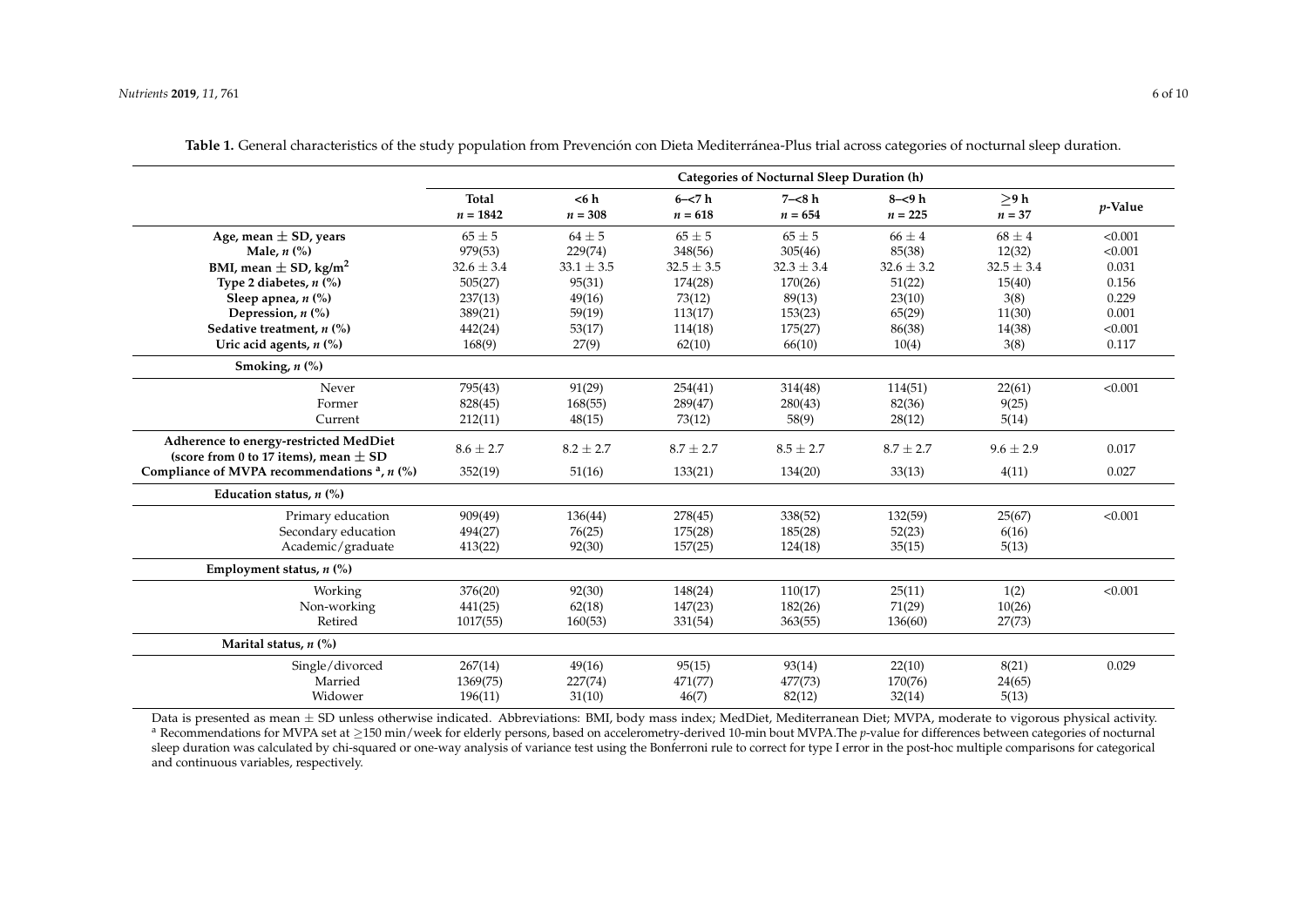|                                                                                                                                                       | <b>Categories of Nocturnal Sleep Duration (h)</b>                 |                                                                   |                                                                   |                                                                   |                                                                   |                                                                   |                                      |
|-------------------------------------------------------------------------------------------------------------------------------------------------------|-------------------------------------------------------------------|-------------------------------------------------------------------|-------------------------------------------------------------------|-------------------------------------------------------------------|-------------------------------------------------------------------|-------------------------------------------------------------------|--------------------------------------|
|                                                                                                                                                       | Total<br>$n = 1842$                                               | < 6 h<br>$n = 308$                                                | $6 - 57 h$<br>$n = 618$                                           | 7–<8 h<br>$n = 654$                                               | 8–<9 h<br>$n = 225$                                               | >9 h<br>$n=37$                                                    | $p$ -Value                           |
| Sleep parameters                                                                                                                                      |                                                                   |                                                                   |                                                                   |                                                                   |                                                                   |                                                                   |                                      |
| Sleep duration, mean $\pm$ SD, h                                                                                                                      | $6.9 \pm 1.1$                                                     | $5.3 \pm 0.7$                                                     | $6.5 \pm 0.3$                                                     | $7.4 \pm 0.3$                                                     | $8.4 \pm 0.2$                                                     | $9.3 \pm 0.3$                                                     | < 0.001                              |
| Sleep variability, median<br>interquartile range, h<br>Napping duration, median<br>interquartile range, min                                           | 0.8 0.6; 1.1                                                      | 0.90.6; 1.2                                                       | $0.8\,0.6; 1.0$                                                   | 0.8 0.6; 1.1                                                      | 0.70.6;1.0                                                        | 0.80.6;0.9                                                        | < 0.001                              |
|                                                                                                                                                       | 76.749.7; 109.8                                                   | 64.842.3; 91.1                                                    | 67.742.9; 97.1                                                    | 78.8 53.5; 108.6                                                  | 113.4 79.9; 145.2                                                 | 163.9 109.8; 203.5                                                | < 0.001                              |
| <b>Biochemical parameters</b>                                                                                                                         |                                                                   |                                                                   |                                                                   |                                                                   |                                                                   |                                                                   |                                      |
| Serum uric acid, mean $\pm$ SD, mg/dL<br>Creatinine, mean $\pm$ SD, mg/dL<br>Serum uric acid to creatinine ratio<br>Leukocytes, mean $\pm$ SD, counts | $6.0 \pm 1.4$<br>$0.83 \pm 0.2$<br>$7.4 \pm 1.9$<br>$6.7 \pm 1.7$ | $6.3 \pm 1.5$<br>$0.85 \pm 0.2$<br>$7.6 \pm 1.9$<br>$6.9 \pm 1.8$ | $6.1 \pm 1.5$<br>$0.82 \pm 0.2$<br>$7.7 \pm 1.9$<br>$6.7 \pm 1.7$ | $5.9 \pm 1.4$<br>$0.83 \pm 0.2$<br>$7.4 \pm 1.8$<br>$6.5 \pm 1.6$ | $5.7 \pm 1.4$<br>$0.83 \pm 0.2$<br>$7.1 \pm 1.8$<br>$6.8 \pm 1.8$ | $5.4 \pm 1.5$<br>$0.80 \pm 0.2$<br>$6.9 \pm 2.2$<br>$6.7 \pm 1.4$ | < 0.001<br>0.165<br>< 0.001<br>0.090 |

**Table 2.** Sleep and biochemical parameters of the study population from Prevención con Dieta Mediterránea-Plus trial across categories of nocturnal sleep duration.

Data is presented as mean ± SD or median interquartile range. The *p*-value for differences between categories of nocturnal sleep duration was calculated by chi-squared or one-way analysis of variance test using the Bonferroni rule to correct for type I error in the post-hoc multiple comparisons for categorical and continuous variables, respectively. In case of non-normally distributed variables we performed Kruskal–Wallis test with Mann–Whitney tests in the post-hoc multiple comparisons.

<span id="page-6-0"></span>**Table 3.** β-coefficients (95% Confidence Interval (CI)) for association between serum uric acid, serum uric acid to creatinine ratio, and sleep measures (sleep duration, sleep variability (log-transformed)).

|                                             | Model 1                                                    | <i>v</i> -Value  | Model 2                                      | <i>v</i> -Value | Model 3                                      | <i>p</i> -Value |
|---------------------------------------------|------------------------------------------------------------|------------------|----------------------------------------------|-----------------|----------------------------------------------|-----------------|
| <b>SUA</b>                                  |                                                            |                  |                                              |                 |                                              |                 |
| Sleep duration (h)                          | $-0.08$ ( $-0.14$ , $-0.02$ )                              | 0.008            | $-0.07(-0.13,-0.01)$                         | 0.047           | $-0.06(-0.13, 0.01)$                         | 0.050           |
| Sleep variability (h)                       | $-0.29(-0.60, 0.01)$                                       | 0.056            | $-0.26(-0.56, 0.05)$                         | 0.100           | $-0.25(-0.56, 0.05)$                         | 0.101           |
| SIIA/Cr                                     |                                                            |                  |                                              |                 |                                              |                 |
| Sleep duration (h)<br>Sleep variability (h) | $-0.20$ ( $-0.29$ , $-0.12$ )<br>$-0.30$ ( $-0.72$ , 0.12) | < 0.001<br>0.163 | $-0.15(-0.24,-0.06)$<br>$-0.23(-0.66, 0.19)$ | 0.001<br>0.279  | $-0.15(-0.24,-0.06)$<br>$-0.24(-0.67, 0.19)$ | 0.001<br>0.272  |

<span id="page-6-1"></span>Abbreviations: SUA, serum uric acid; Cr, creatinine. Model 1 adjusted for sex, age (years). Model 2 adjusted for Model 1 plus body mass index (kg/m<sup>2</sup>), marital status (single/divorced, married, widower), employment (working, nonworking, retired), education (primary education, secondary education, academic/graduate), smoking habit (current smoker, past smoker, never smoked), sedative treatment (yes/no), sleep apnea (yes/no), type 2 diabetes (yes/no), uric acid agents (yes/no), hypertension (yes/no), depression (yes/no), 17-item energy-restricted Mediterranean diet, compliance to MVPA recommendations set at ≥150 min/week (yes/no), time spent in sustained inactivity bouts ("daytime napping", min/day) and intervention center. Model 3 adjusted for Model 2 plus leukocytes.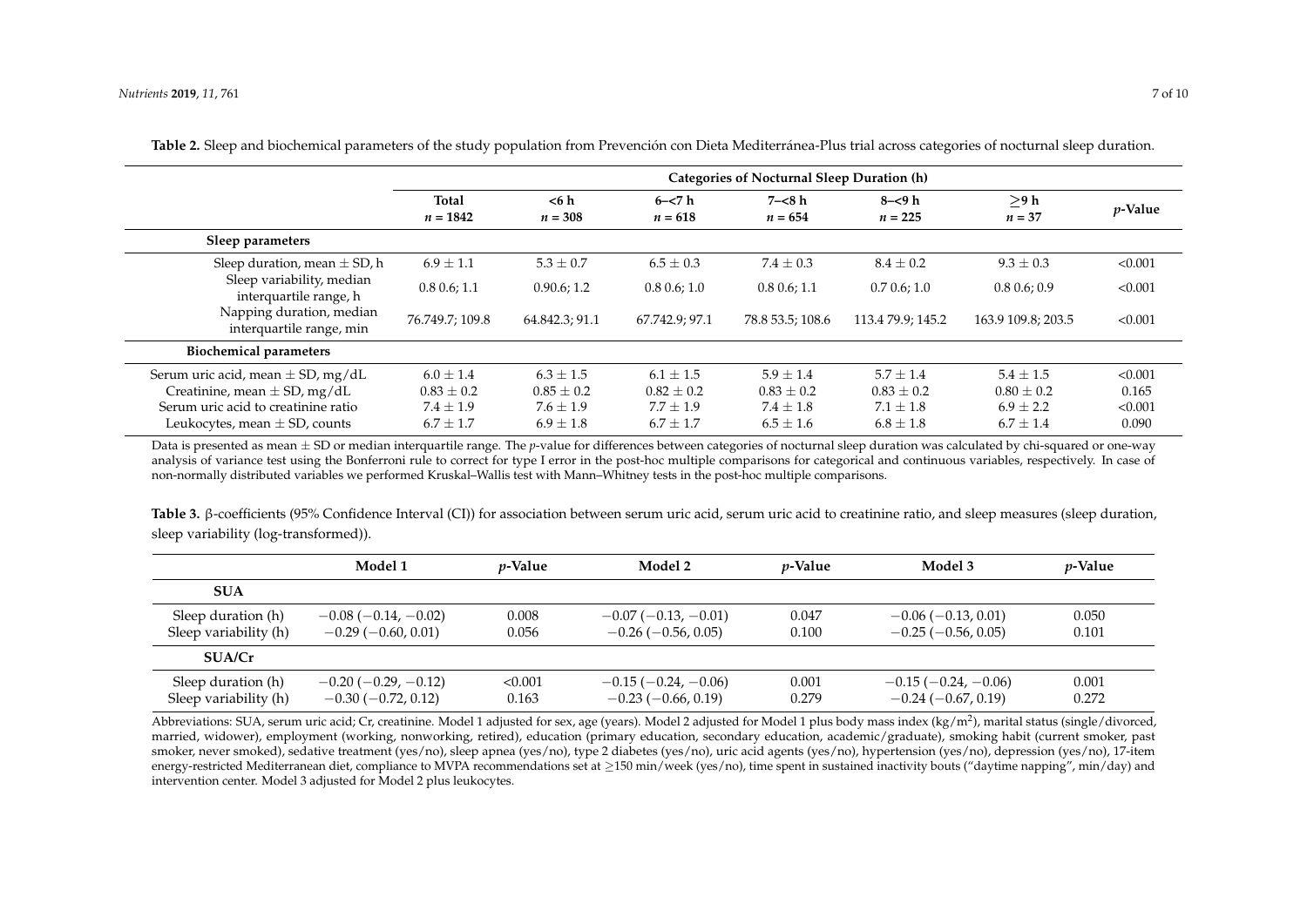## **4. Discussion**

In the present cross-sectional study of 1842 elderly participants from the PREDIMED-Plus trial, we observed inverse associations of sleep duration with SUA concentrations and the ratio of SUA to creatinine.

Elevations in catecholamine levels have been reported in participants with sleep loss [\[7\]](#page-8-6), which may increase nucleotide turnover, thus enhancing endogenous uric acid production [\[21\]](#page-9-9). Furthermore, sleep deprivation may activate proteolytic pathways [\[8,](#page-8-7)[9\]](#page-8-8), leading to the production of purines and uric acid. Our results also suggest that the association between sleep duration and uric acid may be mediated by inflammation. Sleep deprivation may worsen systemic inflammation, as shown in two experimental studies in which the white blood cell and neutrophil counts were significantly higher after sleep restriction [\[18,](#page-9-7)[19\]](#page-9-10), leading to an increase in serum uric acid concentrations. Given the cross-sectional nature of this study, we cannot exclude the possibility that raised uric acid concentrations may cause inflammation by increasing leukocytes [\[20\]](#page-9-8). A previous study has observed that when levels of cytokines were compared between insomniacs and normal sleepers, there was a significant increase of cytokines in those with low sleep quality [\[22\]](#page-9-11). Another study found that chronic inflammation from any cause can lead to insomnia [\[23\]](#page-9-12). Whether both SUA and sleep loss can increase inflammatory markers requires further investigation. The increase in SUA to creatinine ratio in short sleepers may reflect the uric acid loading and/or a reduction in creatinine levels in circulation due to increased diuresis [\[24\]](#page-9-13).

The current findings should be interpreted on the basis of the study's limitations. First, the crosssectional design does not allow any causal inference of the observed associations to be made. Second, the participants were elderly Mediterranean individuals with metabolic syndrome, thus, results cannot be extrapolated to other populations. Third, even though we adjusted for several potential confounders, residual confounding may remain. Fourth, we cannot exclude accuracy issues related to the derived sleep data. Using actigraphy in concert with complementary subjective methods such as sleep diaries may reduce these uncertainties.

In conclusion, "cross-sectional" evidence is useful to support the hypothesis that longer sleep duration is associated with lower SUA concentrations and lower SUA to creatinine ratio in elderly participants at high cardiovascular risk. Further longitudinal studies are required to clarify the temporal nature of this relationship and elucidate possible mechanisms underlying these observations.

**Supplementary Materials:** The following are available online at [http://www.mdpi.com/2072-6643/11/4/761/s1,](http://www.mdpi.com/2072-6643/11/4/761/s1) Table S1: Spearman's correlation analysis between uric acid, creatinine, and leukocytes.

**Author Contributions:** M.Á.M.-G., D.C., D.R., J.V., Á.M.A.-G., J.W., J.A.M., J.L.-M., R.E., X.P., J.A.T., A.B.-C., M.D.-R., P.M.-M., L.D., V.M., J.V., C.V., E.R., and J.S.-S. designed the PREDIMED-Plus study. C.P., N.B., and J.S.-S., designed the research. C.P., N.B., A.D.-L., M.Á.M.-G., N.B.-T., D.C., H.S., M.F., J.V., D.R., J.V., Á.M.A.-G., J.W., A.J.M., J.A.M., J.L.-M., R.E., A.B.-C., F.A., J.A.T., F.J.T., L.S.-M., R.E., A.M.-G., V.M., J.L., C.V., X.P., J.A.T., A.G.-R., A.B.-C., M.D.-D., P.M.-M., J.V., L.D., V.M.-S., J.V., C.V., M.D-R., E.R., M.R.-C., I.A., J.B.-L., A.G.-A., M.B., J.V.S., M.Q., A.C., A.O.-C., L.T.-S., J.B.-L., N.P.-F., I.A., A.S.-V., R.C., J.C.F.-G., J.M.S.-L., E.C., M.M.B., J.D.-E., E.M.A., L.T., M.M., L.C.-G., I.S.-L., J.C.C.-O., O.C., H.S., E.T., A.A.-G., and J.S.-S., conducted the research. C.P. and J.S.-S., analyzed the data. C.P. and J.S.-S., wrote the article. C.P and J.S.-S., are the guarantors of this work and, as such, had full access to all the data in the study and take responsibility for the integrity of the data and the accuracy of the data analysis. All authors revised the manuscript for important intellectual content and read and approved the final manuscript.

**Funding:** The PREDIMED-Plus trial was supported by the official funding agency for biomedical research of the Spanish government, ISCIII, through the Fondo de Investigación para la Salud (FIS), which is co-funded by the European Regional Development Fund (three coordinated FIS projects led by Jordi Salas-Salvadó and Josep Vidal, including the following projects: PI13/00673, PI13/00492, PI13/00272, PI13/01123, PI13/00462, PI13/00233, PI13/02184, PI13/00728, PI13/01090, PI13/01056, PI14/01722, PI14/00636, PI14/00618, PI14/00696, PI14/01206, PI14/01919, PI14/00853, PI14/01374, PI16/00473, PI16/00662, PI16/01873, PI16/01094, PI16/00501, PI16/00533, PI16/00381, PI16/00366, PI16/01522, PI16/01120, PI17/00764, PI17/01183, PI17/00855, PI17/01347, PI17/00525, PI17/01827, PI17/00532, PI17/00215, PI17/01441, PI17/00508, PI17/01732, PI17/00926), the Especial Action Project entitled: Implementación y evaluación de una intervención intensives obre la actividad física Cohorte PREDIMED-PLUS grant to Jordi Salas-Salvadó, the European Research Council (Advanced Research Grant 2013–2018; 340918) grant to Miguel Ángel Martínez-Gonzalez, the Recercaixa grant to Jordi Salas-Salvadó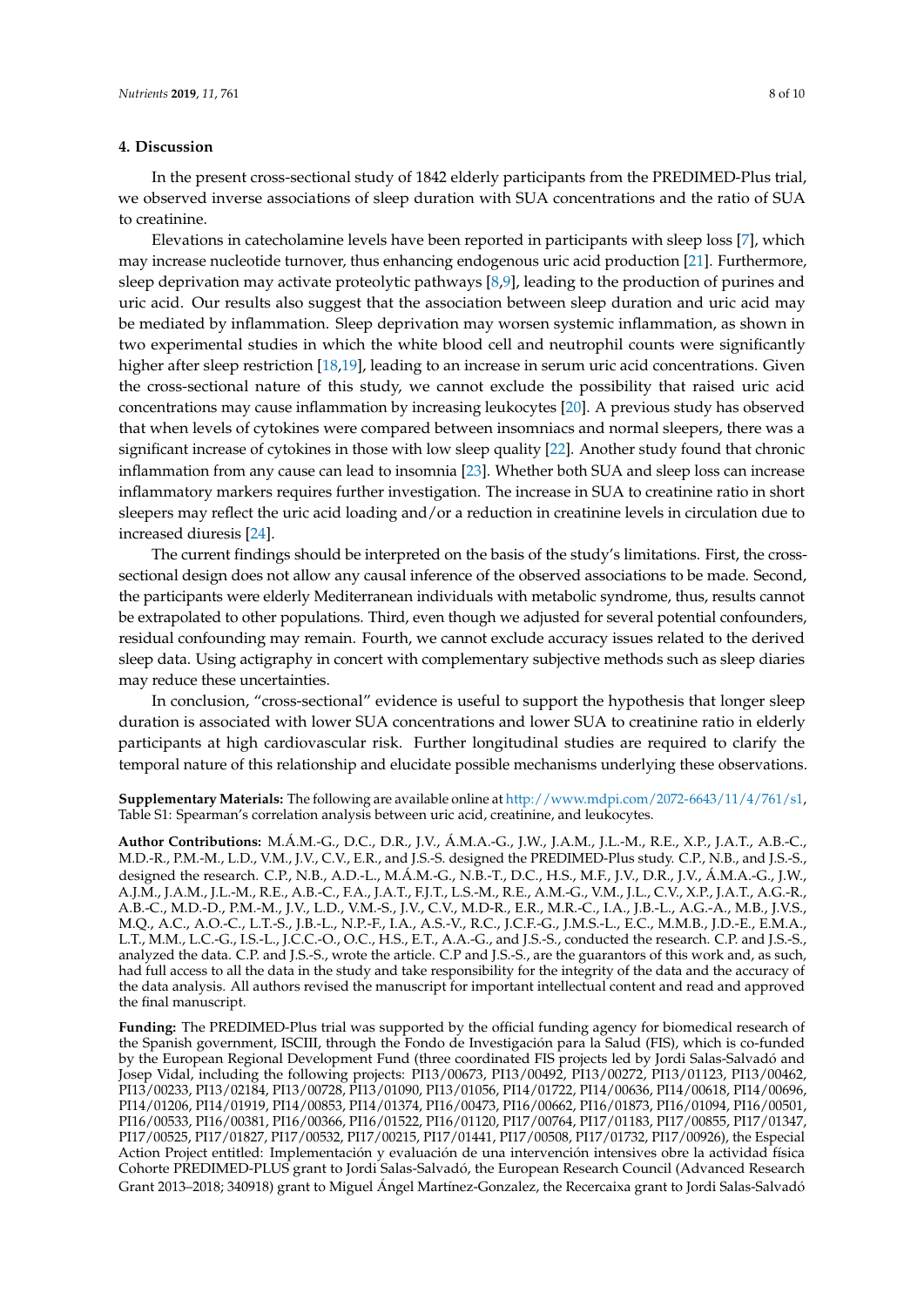(2013ACUP00194), the grant from the Consejería de Salud de la Junta de Andalucía (PI0458/2013; PS0358/2016), grants from the Consejería de Salud de la Junta de Andalucía (PI0458/2013; PS0358/2016; PI0137/2018), the PROMETEO/2017/017 grant from the Generalitat Valenciana, the SEMERGEN grant, and FEDER funds (CB06/03). Olga Castaner was granted by the JR17/00022, ISCIII. Christopher Papandreou is supported by a postdoctoral fellowship granted by the Autonomous Government of Catalonia (PERIS 2016–2020 Incorporació de Científics I Tecnòlegs, SLT002/0016/00428). José C. Fernández-García is supported by a research contract from Servicio Andaluz de Salud (SAS) (B-0003-2017). None of the funding sources took part in the design, collection, analysis, or interpretation of the data, or in the decision to submit the manuscript for publication. The corresponding authors had full access to all the data in the study and had final responsibility forsubmitting for publication.

**Acknowledgments:** The authors especially thank the PREDIMED-Plus participants for their enthusiastic collaboration, the PREDIMED-Plus personnel for their outstanding support, and the personnel of all associated primary care centers for their exceptional effort. Centros de Investigación Biomédica en Red: Obesidad y Nutrición (CIBEROBN), Centros de Investigación Biomédica en Red: Epidemiología y Salud Pública (CIBERESP), and Centros de Investigación Biomédica en Red: Diabetes y Enfermedades Metabólicas asociadas (CIBERDEM) are initiatives of the Instituto de Salud Carlos III (ISCIII), Madrid, Spain. We thank the PREDIMED-Plus Biobank Network, part of the National Biobank Platform of ISCIII, for storing and managing biological samples. The food companies Hojiblanca and Patrimonio Comunal Olivarero donated extra-virgin olive oil, and the Almond Board of California, American Pistachio Growers, and Paramount Farms donated nuts.

**Conflicts of Interest:** J.S.-S. reports serving on the board of and receiving grant support through his institution from the International Nut and Dried Fruit Council; receiving consulting personal fees from Danone, Font Vella Lanjaron, Nuts for Life, and Eroski; and receiving grant support through his institution from the Nut and Dried Fruit Foundation and Eroski. E.R. reports grants, non-financial support, and other fees from the California Walnut Commission and Alexion; personal fees and non-financial support from Merck, Sharp & Dohme; personal fees, non-financial support, and other fees from Aegerion and Ferrer International; grants and personal fees from Sanofi Aventis; grants from Amgen and Pfizer; and personal fees from Akcea, outside of the submitted work. X.P. reports serving on the board of and receiving consulting personal fees from Sanofi Aventis, Amgen, and Abbott laboratories; and receiving personal lecture fees from Esteve, Lacer, and Rubio laboratories. M.D.-R. reports receiving grants from the Diputación Provincial de Jaén and the Caja Rural de Jaén. L.D. reports grants from Fundación Cerveza y Salud. All other authors declare no conflict of interest.

#### **References**

- <span id="page-8-0"></span>1. Ekpenyong, C.A.E. Abnormal Serum Uric Acid Levels in Health and Disease: A Double-Edged Sword. *Am. J. Intern. Med.* **2014**, *2*, 113–130. [\[CrossRef\]](http://dx.doi.org/10.11648/j.ajim.20140206.15)
- <span id="page-8-1"></span>2. Al-Daghri, N.M.; Al-Attas, O.S.; Wani, K.; Sabico, S.; Alokail, M.S. Serum Uric Acid to Creatinine Ratio and Risk of Metabolic Syndrome in Saudi Type 2 Diabetic Patients. *Sci. Rep.* **2017**, *7*, 12104. [\[CrossRef\]](http://dx.doi.org/10.1038/s41598-017-12085-0) [\[PubMed\]](http://www.ncbi.nlm.nih.gov/pubmed/28935934)
- <span id="page-8-2"></span>3. Gu, L.; Huang, L.; Wu, H.; Lou, Q.; Bian, R. Serum uric acid to creatinine ratio: A predictor of incident chronic kidney disease in type 2 diabetes mellitus patients with preserved kidney function. *Diab. Vasc. Dis. Res.* **2017**, *14*, 221–225. [\[CrossRef\]](http://dx.doi.org/10.1177/1479164116680318) [\[PubMed\]](http://www.ncbi.nlm.nih.gov/pubmed/28183204)
- <span id="page-8-3"></span>4. Kocak, D.N.; Sasak, G.; Akturk, A.U.; Akgun, M.; Boga, S.; Sengul, A.; Gungor, S.; Arinc, S. Serum Uric Acid Levels and Uric Acid/Creatinine Ratios in Stable Chronic Obstructive Pulmonary Disease (COPD) Patients: Are These Parameters Efficient Predictors of Patients at Risk for Exacerbation and/or Severity of Disease? *Med. Sci. Monit.* **2016**, *22*, 4169–4176. [\[CrossRef\]](http://dx.doi.org/10.12659/MSM.897759)
- <span id="page-8-4"></span>5. Hirotsu, C.; Tufik, S.; Guindalini, C.; Mazzotti, D.R.; Bittencourt, L.R.; Andersen, M.L. Association between uric acid levels and obstructive sleep apnea syndrome in a large epidemiological sample. *PLoS ONE* **2013**, *8*, e66891. [\[CrossRef\]](http://dx.doi.org/10.1371/journal.pone.0066891) [\[PubMed\]](http://www.ncbi.nlm.nih.gov/pubmed/23826169)
- <span id="page-8-5"></span>6. Kohler, M.; Stradling, J.R. Mechanisms of vascular damage in obstructive sleep apnea. *Nat. Rev. Cardiol.* **2010**, *7*, 677–685. [\[CrossRef\]](http://dx.doi.org/10.1038/nrcardio.2010.145)
- <span id="page-8-6"></span>7. Irwin, M.; Thompson, J.; Miller, C.; Gillin, J.C.; Ziegler, M. Effects of sleep and sleep deprivation on catecholamine and interleukin-2 levels in humans: Clinical implications. *J. Clin. Endocrinol. Metab.* **1999**, *84*, 1979–1985. [\[CrossRef\]](http://dx.doi.org/10.1210/jc.84.6.1979) [\[PubMed\]](http://www.ncbi.nlm.nih.gov/pubmed/10372697)
- <span id="page-8-7"></span>8. Mônico-Neto, M.; Antunes, H.K.M.; Dattilo, M.; Medeiros, A.; Souza, H.S.; Lee, K.S.; de Melo, C.M.; Tufik, S.; de Mello, M.T. Resistance exercise: A non-pharmacological strategy to minimize or reverse sleep deprivation-induced muscle atrophy. *Med. Hypotheses* **2013**, *80*, 701–705. [\[CrossRef\]](http://dx.doi.org/10.1016/j.mehy.2013.02.013)
- <span id="page-8-8"></span>9. Adam, K.; Oswald, I. Protein synthesis, bodily renewal and the sleep-wake cycle. *Clin. Sci. (Lond.)* **1983**, *65*, 561–567. [\[CrossRef\]](http://dx.doi.org/10.1042/cs0650561)
- <span id="page-8-9"></span>10. Wiener, R.C.; Shankar, A. Association between Serum Uric Acid Levels and Sleep Variables: Results from the National Health and Nutrition Survey 2005–2008. *Int. J. Inflam.* **2012**. [\[CrossRef\]](http://dx.doi.org/10.1155/2012/363054) [\[PubMed\]](http://www.ncbi.nlm.nih.gov/pubmed/22970407)